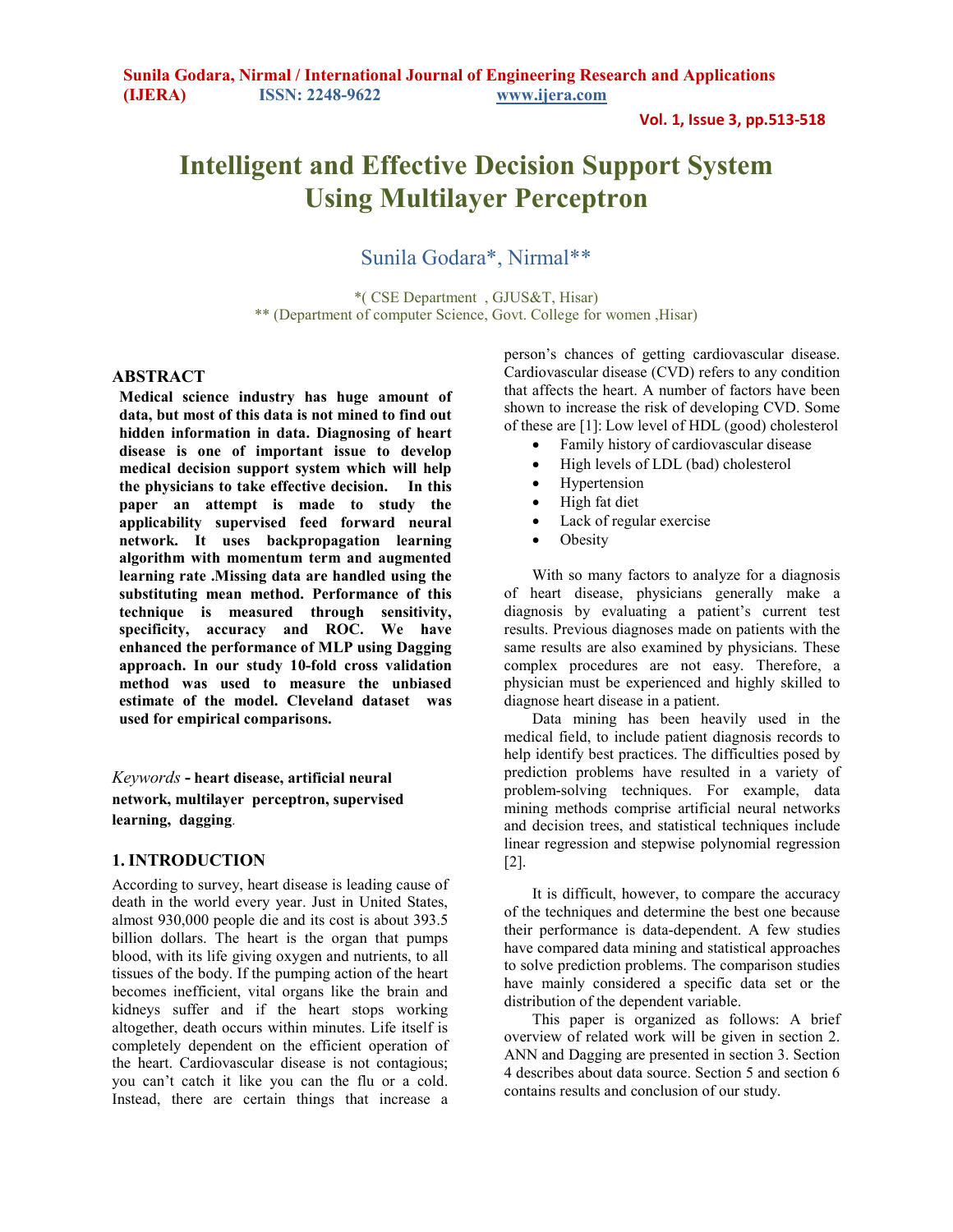### **2.BACKGROUND**

Up to now, several studies have been reported that have focused on cardio vascular disease diagnosis. These studies have applied different approaches to the given problem and achieved high classification accuracies, of 77% or higher, using the dataset taken from the UCI machine learning repository. Here are some examples:

- Robert Detrano's experimental results showed correct classification accuracy of approximately 77% with logistic-regression derived discriminate function [3].
- Zheng Yao applied a new model called R-C4.5 which is based on C4.5 and improved the efficiency of attribution selection and partitioning models. An experiment showed that the rules created by R-C4.5s can give health care experts clear and useful explanations [4].
- Resul Das introduced a methodology that uses SAS base software 9.13 for diagnosing heart disease. A neural networks ensemble method is at the center of this system [5].
- Colombet et al. evaluated implementation and performance of CART and artificial neural networks comparatively with a LR model, in order to predict the risk of cardiovascular disease in a real database [6].
- Engin Avci and Ibrahim Turkoglu study an intelligent diagnosis system based on principle component analysis and ANFIS for the heart valve diseases [7].
- Imran Kurt , Mevlut Ture , A. Turhan Kurum compare performances of logistic regression, classification and regression tree, and neural networks for predicting coronary artery disease [8].
- The John Gennari's CLASSIT conceptual clustering system achieved a 78.9% accuracy on the Cleveland database [9].

### **3. ARTIFICIAL NEURAL NETWORK**

Artificial neural networks (ANNs) are commonly known as biologically inspired, highly sophisticated analytical techniques, capable of modeling extremely complex non-linear functions. ANNs are analytic techniques modeled after the processes of learning in the cognitive system and the neurological functions of the brain and capable of predicting new observations from other observations (on the same or other variables) after executing a process of so-called learning from existing data. One of popular ANN architecture is called multi-layer perceptron (MLP) with back-propagation (a supervised learning algorithm). The MLP is known to be a powerful function approximator for prediction and classification problems. It is arguably the most commonly used and well-studied ANN architecture. Given the right size and the structure, MLP is capable of learning arbitrarily complex nonlinear functions to arbitrary accuracy levels. The MLP is essentially the collection of nonlinear neurons (perceptrons) organized and connected to each other in a feedforward multi-layer structure. Fig 1 shows MLP feed forward Neural Network.





There is one neuron in the input layer for each predictor variable. In the case of categorical variables, *N*-1 neurons are used to represent the *N* categories of the variable.

*Input Layer —* A vector of predictor variable values  $(x_1, x_n)$  is presented to the input layer. The input layer standardizes these values so that the range of each variable is -1 to 1. The input layer distributes the values to each of the neurons in the hidden layer. In addition to the predictor variables, there is a constant input of 1.0, called the *bias* that is fed to each of the hidden layers; the bias is multiplied by a weight and added to the sum going into the neuron.

*Hidden Layer —* Arriving at a neuron in the hidden layer, the value from each input neuron is multiplied by a weight  $(w_{ij})$ , and the resulting weighted values are added together producing a combined value *u<sup>j</sup>* . The weighted sum  $(u_i)$  is fed into a transfer function, σ, which outputs a value *h<sup>j</sup>* . The outputs from the hidden layer are distributed to the output layer.

*Output Layer —* Arriving at a neuron in the output layer, the value from each hidden layer neuron is

### **Vol. 1, Issue 3, pp.513-518**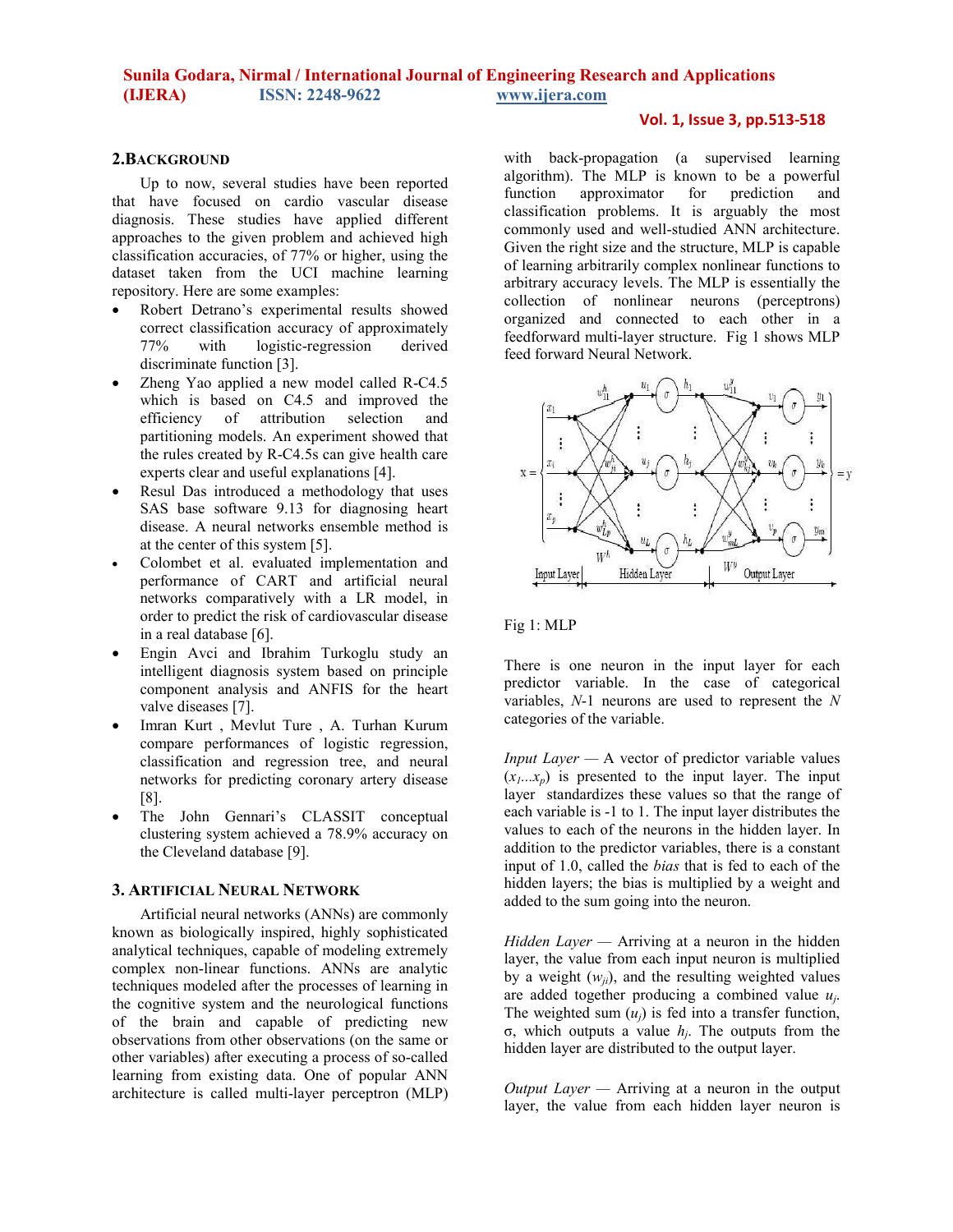# **Vol. 1, Issue 3, pp.513-518**

multiplied by a weight (*wkj*), and the resulting weighted values are added together producing a combined value  $v_j$ . The weighted sum  $(v_j)$  is fed into a transfer function, σ, which outputs a value *y<sup>k</sup>* . The *y* values are the outputs of the network[12].

# $Y_j = f \left( \sum W_{ji} X_i \right)$

 The back-propagation algorithm can be employed effectively to train neural networks; it is widely recognized for applications to layered feedforward networks, or multi-layer perceptrons. The back-propagation algorithm consists of four steps:

1. Compute how fast the error changes as the activity of an output unit is changed. This error derivative (EA) is the difference between the actual and the desired activity.

$$
\text{EA}_j = \frac{\partial \mathcal{B}}{\partial y_j} = y_j - d_j
$$

2. Compute how fast the error changes as the total input received by an output unit is changed. This quantity (EI) is the answer from step 1 multiplied by the rate at which the output of a unit changes as its total input is changed.

3. Compute how fast the error changes as a weight on the connection into an output unit is changed. This quantity (EW) is the answer from step 2 multiplied by the activity level of the unit from which the connection emanates. connection

$$
EI_j = \frac{dE}{dx_j} = \frac{dE}{dy_j} \times \frac{dy_j}{dx_j} = EA_j y_j (1 - y_j)
$$

$$
EM_{ij} = \frac{dE}{dy_j} = \frac{dE}{dy_j} \times \frac{d}{dy_j} = EI_j y_i
$$

4. Compute how fast the error changes as the activity of a unit in the previous layer is changed. This crucial step allows back propagation to be applied to multilayer networks. When the activity of a unit in the previous layer changes, it affects the activites of all the output units to which it is connected. So to compute the overall effect on the error, we add together all these seperate effects on output units. But each effect is simple to calculate. It is the answer in step 2 multiplied by the weight on the connection to that output unit.

$$
\mathrm{EA}_i = \frac{\partial\!\!\!\!E}{\partial\!\!\!\!/\hat{y}_i} = \sum_j \frac{\partial\!\!\!\!E}{\partial\!\!\!\!/\hat{x}_j} \times \frac{\partial\!\!\!\!/\hat{x}_j}{\partial\!\!\!\!/\hat{y}_i} = \sum_j \mathrm{EI}_j W_{ij}
$$

By using steps 2 and 4, we can convert the EAs of one layer of units into EAs for the previous layer. This procedure can be repeated to get the EAs

for as many previous layers as desired. Once we know the EA of a unit, we can use steps 2 and 3 to compute the EWs on its incoming connections

Dagging , This meta classifier creates a number of disjoint, stratified folds out of the data and feeds each chunk of data to a copy of the supplied base classifier. Predictions are made via majority vote, since all the generated base classifiers are put<br>into the Vote meta classifier. into the Vote meta classifier. Useful for base classifiers that are quadratic or worse in time behavior, regarding number of instances in the training data.

### **4. DATA SOURCE**

Cleveland cardiovascular disease dataset from UCI To compare these data mining classification techniques repository was used. The dataset has 14 attributes and 303 records. Table 1 below lists these attributes:

Table 1: Attributes of Cardiovascular dataset

| No.            | <b>Name</b> | <b>Description</b>                                                                                                                          |
|----------------|-------------|---------------------------------------------------------------------------------------------------------------------------------------------|
| $\mathbf{1}$   | Age         | Age in years                                                                                                                                |
| $\overline{2}$ | <b>Sex</b>  | $1 = male$ , $0 = female$                                                                                                                   |
| $\overline{3}$ | Cр          | Chest pain type $(1 =$ typical angina, $2 =$<br>atypical angina, $3 =$ non-anginal pain, 4<br>$=$ asymptomatic)                             |
| 4              | Trestbps    | Resting blood sugar (in mm Hg on<br>admission to hospital)                                                                                  |
| 5              | Chol        | Serum cholesterol in mg/dl                                                                                                                  |
| 6              | Fbs         | Fasting blood sugar $> 120$ mg/dl (1 =<br>true, $0 = false$                                                                                 |
| $\overline{7}$ | Restecg     | Resting electrocardiographic results $(0 =$<br>normal, $1 =$ having ST-T wave<br>abnormality, $2 = \text{left}$ ventricular<br>hypertrophy) |
| 8              | Thalach     | Maximum heart rate                                                                                                                          |
| 9              | Exang       | Exercise induced angina                                                                                                                     |
| 10             | Oldpeak     | ST depression induced by exercise<br>relative to rest                                                                                       |
| 11             | Slope       | Slope of the peak exercise ST segment (1)<br>$=$ upsloping, 2 = flat, 3 = downsloping)                                                      |
| 12             | Ca          | Number of major vessels colored by<br>fluoroscopy                                                                                           |
| 13             | Thal        | $3 =$ normal, $6 =$ fixed defect, $7 =$<br>reversible defect                                                                                |
| 14             | Num         | Class $(0 = \text{ healthy}, 1 = \text{have } \text{heart})$<br>disease)                                                                    |

### **5. RESULTS**

These data mining classification model were developed using data mining classification tool Weka version 3.6. Initially Cleveland dataset had 14 attributes and 303 records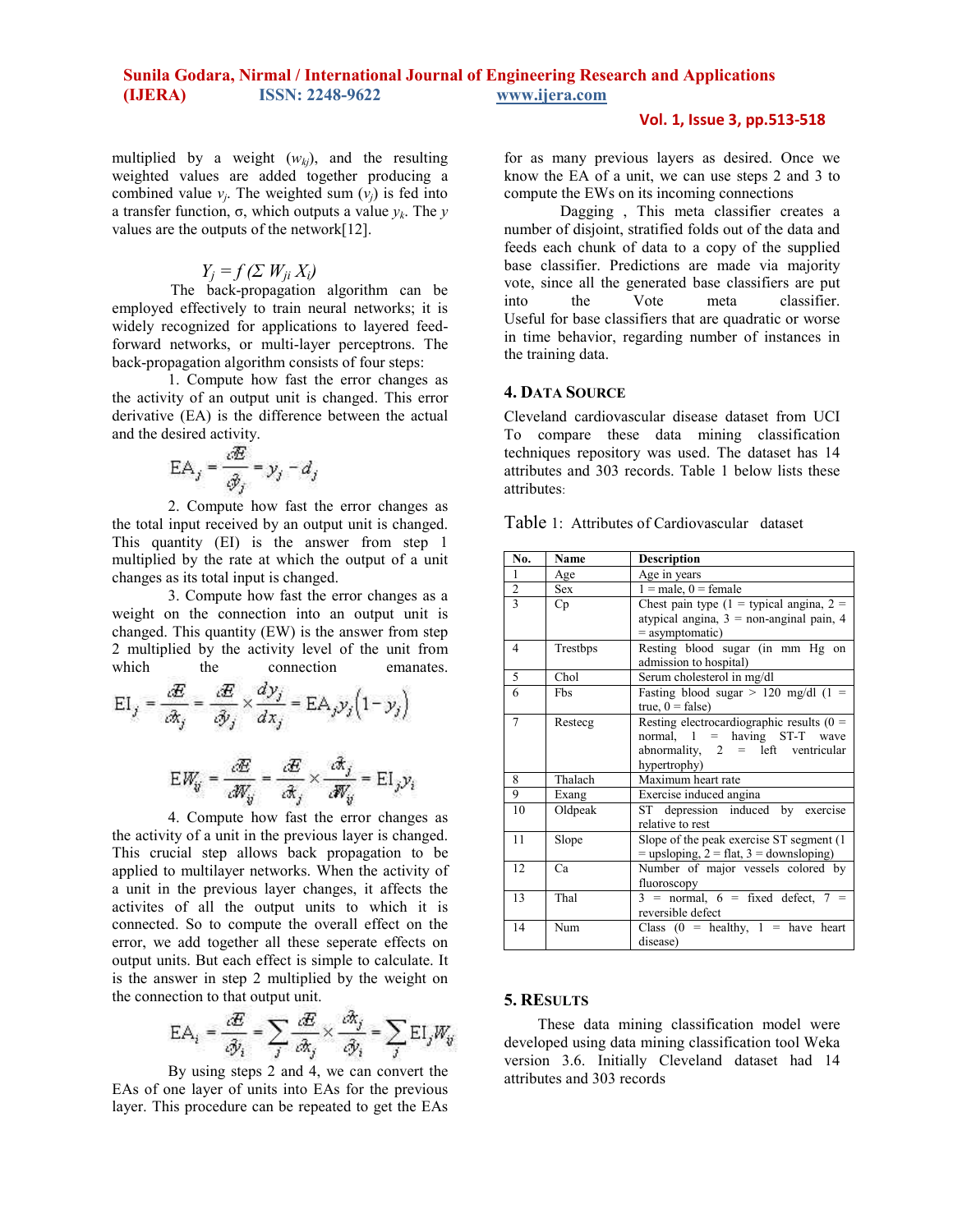## **Sunila Godara, Nirmal / International Journal of Engineering Research and Applications (IJERA) ISSN: 2248-9622 www.ijera.com**

**Vol. 1, Issue 3, pp.513-518**

 A distinguished confusion matrix was obtained to calculate sensitivity, specificity and accuracy. Confusion matrix is a matrix representation of the classification results. Table 2 shows confusion matrix.

| Table 2: Confusion Matrix |               |               |  |  |  |  |
|---------------------------|---------------|---------------|--|--|--|--|
|                           | Classified as | Classified as |  |  |  |  |
|                           | Healthy       | not healthy   |  |  |  |  |
| <b>Actual Healthy</b>     | ГP            |               |  |  |  |  |
| Actual not                | FP            | TN            |  |  |  |  |
| healthy                   |               |               |  |  |  |  |

 The upper left cell denotes the number of samples classifies as true while they were true (i.e., TP), and the lower right cell denotes the number of samples classified as false while they were actually false (i.e., TN). The other two cells (lower left cell and upper right cell) denote the number of samples misclassified. Specifically, the upper right cell denoting the number of samples classified as false while they actually were true (i.e., FN), and the lower left cell denoting the number of samples classified as true while they actually were false (i.e., FP).

 Below formulae were used to calculate sensitivity, specificity and accuracy: Sensitivity =  $TP / (TP + FN)$ Specificity =  $TN / (TN + FP)$  $Accuracy = (TP + TN) / (TP + FP + TN + FN)$ 

Table 3a and 3b below show confusion matrix for MLP and MLP with Dagging apporach.

Table 3a: MLP Confusion Matrix

| * Weka Explorer                                                   |                                                          |               |                                                           |                   |           |                    |        |                   | <b>BELLEVILLE</b><br>$\mathbf{x}$ |
|-------------------------------------------------------------------|----------------------------------------------------------|---------------|-----------------------------------------------------------|-------------------|-----------|--------------------|--------|-------------------|-----------------------------------|
| Preprocess Classify Cluster Associate Select attributes Visualize |                                                          |               |                                                           |                   |           |                    |        |                   |                                   |
| Classifier                                                        |                                                          |               |                                                           |                   |           |                    |        |                   |                                   |
| Choose                                                            | MultilayerPerceptron + 0.3-M 0.2-N 500-V 0-5 0-E 20-H a  |               |                                                           |                   |           |                    |        |                   |                                   |
| Test cotions                                                      | Classifier output                                        |               |                                                           |                   |           |                    |        |                   |                                   |
| <b>In Use training set</b>                                        | Node 1                                                   |               |                                                           |                   |           |                    |        |                   |                                   |
| Suppled test set<br>Set                                           |                                                          |               |                                                           |                   |           |                    |        |                   |                                   |
| Cross-validation Folds 10                                         | Time taken to build model: 3.45 seconds                  |               |                                                           |                   |           |                    |        |                   |                                   |
| 66<br>Percentage splt.<br>$\%$                                    | *** Stratified cross-validation ***                      |               |                                                           |                   |           |                    |        |                   |                                   |
| More options                                                      | --- Sunnary ---                                          |               |                                                           |                   |           |                    |        |                   |                                   |
| (Nom) num                                                         | Correctly Classified Instances<br>۰                      |               | 248                                                       |                   | 81.8482 % |                    |        |                   |                                   |
|                                                                   | Incorrectly Classified Instances<br>Kanpa statistic      |               | 55<br>0.6334                                              |                   | 18,1518 % |                    |        |                   |                                   |
| Stop<br>Start                                                     | Mean absolute error                                      |               | 0.1873                                                    |                   |           |                    |        |                   |                                   |
| Result list (right-click for options)                             | Root mean squared error                                  |               | 0.4057                                                    |                   |           |                    |        |                   |                                   |
| 06:27:46 - functions. MultilaverPerceptron                        | Relative absolute error                                  |               | 37.7581 \                                                 |                   |           |                    |        |                   |                                   |
|                                                                   | Root relative squared error<br>Total Number of Instances |               | 81.4584 %<br>303                                          |                   |           |                    |        |                   |                                   |
|                                                                   |                                                          |               |                                                           |                   |           |                    |        |                   |                                   |
|                                                                   | *** Detailed Accuracy By Class ***                       |               |                                                           |                   |           |                    |        |                   |                                   |
|                                                                   |                                                          |               | TP Rate FP Rate Precision Recall F-Measure ROC Area Class |                   |           |                    |        |                   |                                   |
|                                                                   | 0.842                                                    | 0.21          | 0.827                                                     | 0.842             | 0.835     | 0.887              | $<$ 50 |                   |                                   |
|                                                                   | 0.79                                                     | 0.158         | 0.807                                                     | 0.79              | 0.799     | 0.887              | >501   |                   |                                   |
|                                                                   | Weichted Avg.<br>0.818                                   | 0.186         | 0.818                                                     | 0.818             | 0.818     | 0.887              |        |                   |                                   |
|                                                                   | sse Confusion Matrix sse                                 |               |                                                           |                   |           |                    |        |                   |                                   |
|                                                                   | <-- classified as<br>b<br>ж.                             |               |                                                           |                   |           |                    |        |                   |                                   |
|                                                                   | 139 26   $a = < 50$                                      |               |                                                           |                   |           |                    |        |                   |                                   |
|                                                                   | 29 109   b = >50 1                                       |               |                                                           |                   |           |                    |        |                   |                                   |
|                                                                   | $\epsilon$<br>n <sub>1</sub>                             |               |                                                           |                   |           |                    |        |                   |                                   |
| Status                                                            |                                                          |               |                                                           |                   |           |                    |        |                   |                                   |
| OK.                                                               |                                                          |               |                                                           |                   |           |                    |        | Log               |                                   |
| <b>Weka-3-6</b>                                                   |                                                          | Weca Explorer |                                                           | mlo [Compatibilit |           | the [Compatibility |        | 10 46<br>N.<br>A. | 6:38 AM<br>6/28/2011              |

```
== Confusion Matrix ==
```

|  |                 | a b <-- classified as |  |
|--|-----------------|-----------------------|--|
|  | 139 26 Ia = <50 |                       |  |
|  |                 | $29109$   b = >50 1   |  |



| * Weka Explorer                                                   |                                                                                                          | <b>REGISTER</b><br>$\mathbf{x}$ |
|-------------------------------------------------------------------|----------------------------------------------------------------------------------------------------------|---------------------------------|
| Preprocess Classify Cluster Associate Select attributes Visualize |                                                                                                          |                                 |
| Classifier                                                        |                                                                                                          |                                 |
| Choose                                                            | Dagging -F 10-51-W weka.dassfiers.functions.MultlayerPerceptron -- +L 0.3 -M 0.2 -N 500-Y 0-50-E 20 -H a |                                 |
| Test cotions                                                      | Classifier output                                                                                        |                                 |
| <b>E</b> Use training set                                         | Time taken to build model: 3.54 seconds                                                                  |                                 |
| <b>P</b> Supplied test set<br>Set                                 |                                                                                                          |                                 |
| Cross-validation Folds 10                                         | === Stratified cross-validation ===                                                                      |                                 |
| % 66<br>Percentage split                                          | ses Summary ses                                                                                          |                                 |
| More cotions                                                      | 84,1584 %<br>Correctly Classified Instances<br>255                                                       |                                 |
|                                                                   | 15.8416 %<br>Incorrectly Classified Instances<br>48                                                      |                                 |
| (Nom) num                                                         | Kappa statistic<br>0.6799<br>٠                                                                           |                                 |
|                                                                   | Mean absolute error<br>0.2383                                                                            |                                 |
| Start<br>5800                                                     | Root mean squared error<br>0.3473                                                                        |                                 |
| Result list (right-click for options)                             | Relative absolute error<br>48.0278 %<br>Root relative squared error<br>69.7245 %                         |                                 |
| 20:46:44 - meta.Dagging                                           | Coverage of cases (0.95 level)<br>98.0198 %                                                              |                                 |
|                                                                   | Mean rel. region size (0.95 level)<br>84,1584 %                                                          |                                 |
|                                                                   | Total Number of Instances<br>303                                                                         |                                 |
|                                                                   |                                                                                                          |                                 |
|                                                                   | === Detailed Accuracy By Class ===                                                                       |                                 |
|                                                                   | IP Rate FP Rate Precision<br>Recall F-Measure ROC Area Class                                             |                                 |
|                                                                   | 0.188<br>0.846<br>0.902<br>< 50<br>0.867<br>0.867<br>0.856                                               |                                 |
|                                                                   | 0.812<br>0.133<br>0.836<br>0.824<br>$0.902$ >50 1<br>0.812                                               |                                 |
|                                                                   | Weichted Avg.<br>0.842<br>0.163<br>0.841<br>0.842<br>0.841<br>0.902                                      |                                 |
|                                                                   |                                                                                                          | Ė                               |
|                                                                   | ssa Confusion Matrix ssa                                                                                 |                                 |
|                                                                   | a b <-- classified as                                                                                    |                                 |
|                                                                   | 143 22   $a = \angle 50$                                                                                 |                                 |
|                                                                   | $26$ 112   $b = 50$ 1                                                                                    |                                 |
|                                                                   |                                                                                                          |                                 |
|                                                                   |                                                                                                          |                                 |
|                                                                   | $\leftarrow$<br>m                                                                                        |                                 |
|                                                                   |                                                                                                          |                                 |
| Stable<br><b>OK</b>                                               | Log                                                                                                      |                                 |
|                                                                   |                                                                                                          |                                 |
| Dagging - Win                                                     | Microsoft Office<br>V > Weks Explorer<br>т<br>Vice Weka GUI Choo<br>▲ 腹部 4                               | 9:02 PM<br>7/30/2010            |
|                                                                   |                                                                                                          |                                 |
|                                                                   |                                                                                                          |                                 |
|                                                                   |                                                                                                          |                                 |
|                                                                   |                                                                                                          |                                 |
|                                                                   | == Confusion Matrix ===                                                                                  |                                 |
|                                                                   |                                                                                                          |                                 |

|  |                       |  | a b <-- classified as |  |
|--|-----------------------|--|-----------------------|--|
|  | 143 22   a = $\lt 50$ |  |                       |  |
|  | $26 \t112$ b = >50 1  |  |                       |  |

Table 4a shows sensitivity, specificity and accuracy for MLP and MLP with Dagging and Table 4b shows their graphical representation. Table 4a: Sensitivity, Specificity and Accuracy for MLP and MLP with Dagging apporach

|                          | Sensitivity | Specificiv | Accuracy |
|--------------------------|-------------|------------|----------|
| MI P                     | 84.24%      | 78.99%     | 81.85%   |
| <b>DAGGING</b><br>of MLP | 86.67%      | 81.16%     | 84.58%   |

Table 4b: Graphical representation of Sensitivity, Specificity and Accuracy for MLP and MLP with Dagging apporach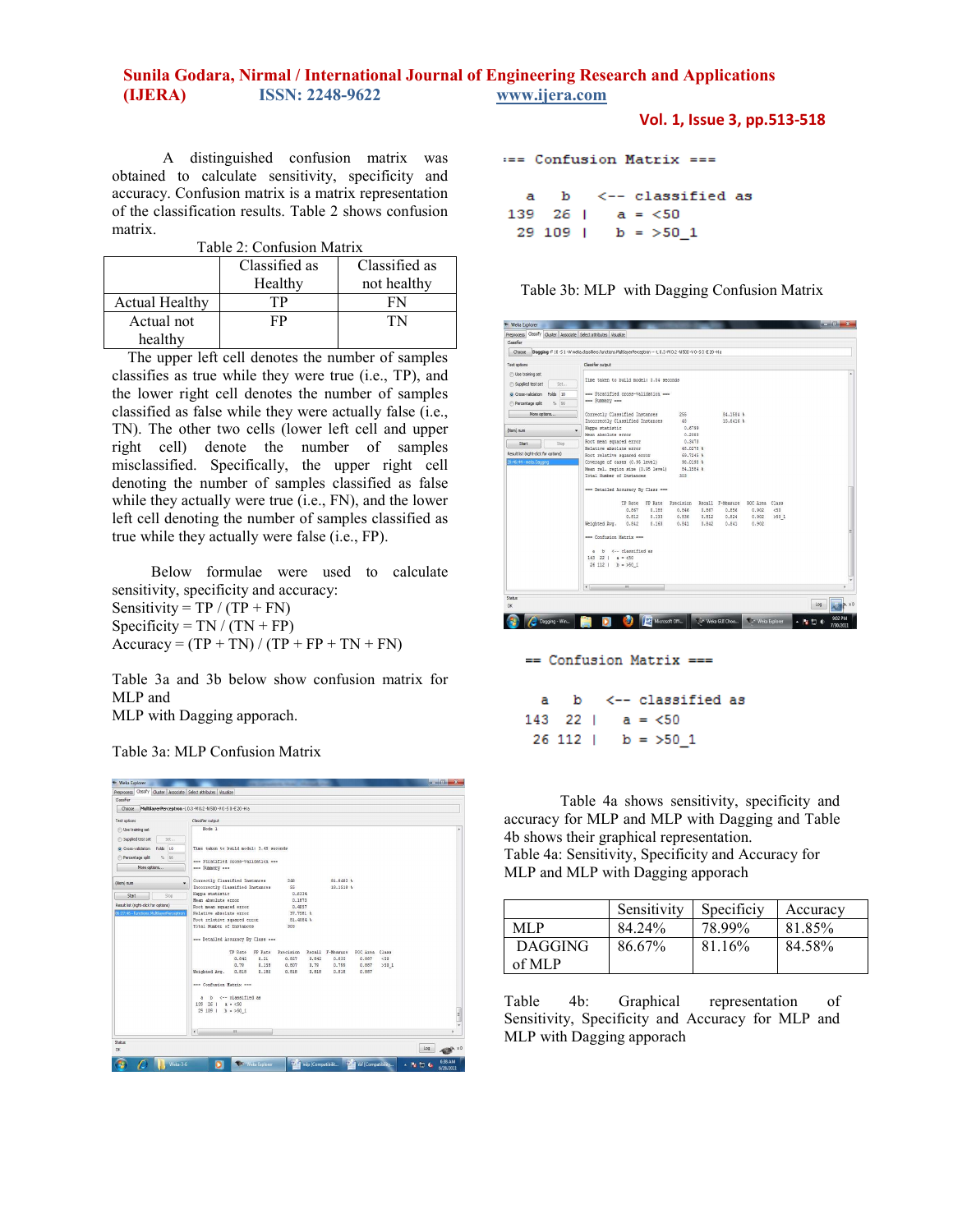### **Sunila Godara, Nirmal / International Journal of Engineering Research and Applications (IJERA) ISSN: 2248-9622 www.ijera.com**



 A Receiver Operating Characteristic (ROC) space is defined by False Positive Rate and True Positive Rate which shows relative trade-off between true positive and false positive.

> True Positive Rate =  $TP / (TP + FN)$ False Positive Rate =  $FP / (FP + TN)$

model will have maximum ROC. ROC value 1.0 represents 100% True Positive Rate and no False Positive Rate which will be ideal case.

Table 5a shows TPR,FPR,ROC,F measure and Time taken to build model by MLP. Table 5b shows their graphical representation.

Table 5a: TPR, FPR, ROC , F measure and Time for MLP and MLP with Dagging apporach

|         | True    | False   | ROC   | F Measure |
|---------|---------|---------|-------|-----------|
|         | Positiv | Positiv |       |           |
|         | e Rate  | e Rate  |       |           |
| MLP     | 0.818   | 0.186   | 0.887 | 0.818     |
| Dagging | 0.842   | 0.163   | 0.902 | 0.841     |
| of MLP  |         |         |       |           |

Table 5a: Graphical representation of TPR, FPR, ROC , F Measure for MLP and MLP with Dagging apporach



**Vol. 1, Issue 3, pp.513-518**

Our result shows that in all parameters such as Sensitivity, specificity, accuracy and ROC value, Dagging of MLP performs better than MLP.

#### **6.CONCLUSION**

In this paper, we have presented a decision support system based on MLP neural network architecture for diagnosing heart disease. Back propagation algorithm was used to train the network. Result have shown that MLP can achieve an accuracy of 81.85% on Cleveland Heart Diseases dataset. Further we have enhanced Sensitivity, Specificity and Accuracy of MLP, using Dagging approach. MLP with Dagging approach had showed good results and attained accuracy of 84.58%. So more applications would bring out the efficiency of this model over other models when interactions or complex nonlinearities exists in the dataset. In future we will try to enhance the performance by changing their learning techniques and performing ensembles. Drawing clinical conclusions from data that are in part collected for decision making should be done with caution. Also TN classification was based on presumed status and not on well defined standards. Finally, the newly identified cases still need to be clinically validated to confirm their positivity

### **REFERENCES**

[1] Yanwei, X.; Wang, J.; Zhao, Z.; and Gao, Y. (2007). "Combination data mining models with new medical data to predict outcome of coronary heart disease".